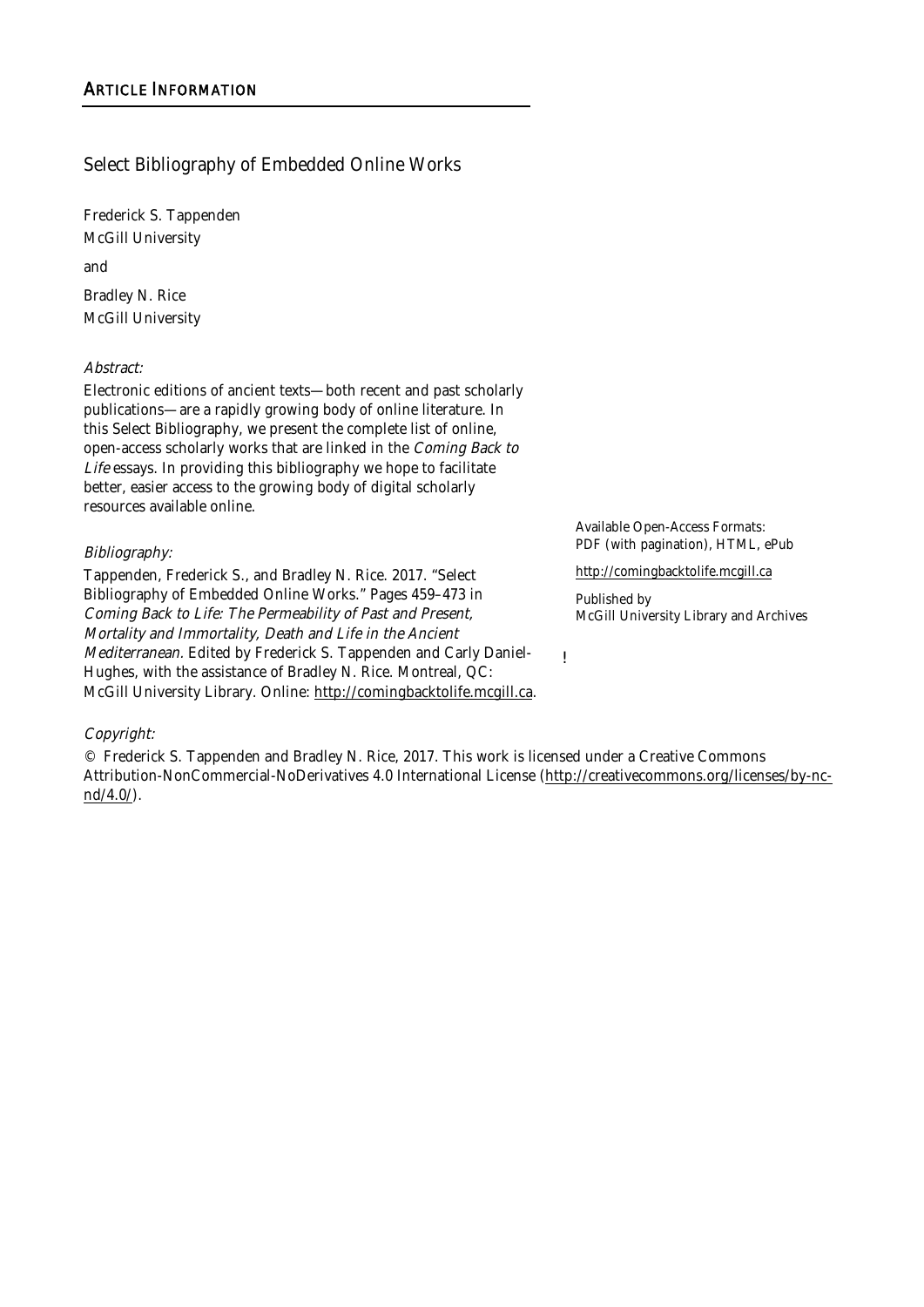# Select Bibliography of Embedded Online Works

Frederick S. Tappenden McGill University AND Bradley N. Rice McGill University

#### I. INTRODUCTION

Electronic editions of ancient texts—both recent and past scholarly publications—are a rapidly growing body of online literature. This work is largely being conducted within the context of academic libraries, which view the digitisation process as a way of increasing access to their scholarly holdings while also ensuring the preservation—albeit a different form of preservation—of those same holdings. As noted in the preface, the editors of this volume have sought to harness this growing body of literature by embedding hyperlinks within each paper to relevant pieces of ancient literature and/or material culture.

The following bibliography comprises all of the online, openaccess works that are linked in the preceding 17 essays. The list is designated "select" because it does not include links to secondary literature, including online scholarly publications, popular websites, online novel/movie profiles, and the like. Instead, this bibliography is oriented primarily toward online editions of ancient writings and inscriptions, as well as toward material culture as preserved in images/image databases and archaeological websites. In some instances, the links below connect to the most recent scholarly editions, when these have been made openly available by their publishers. In most instances, however, the links connect to older scholarly editions that are now in the public domain.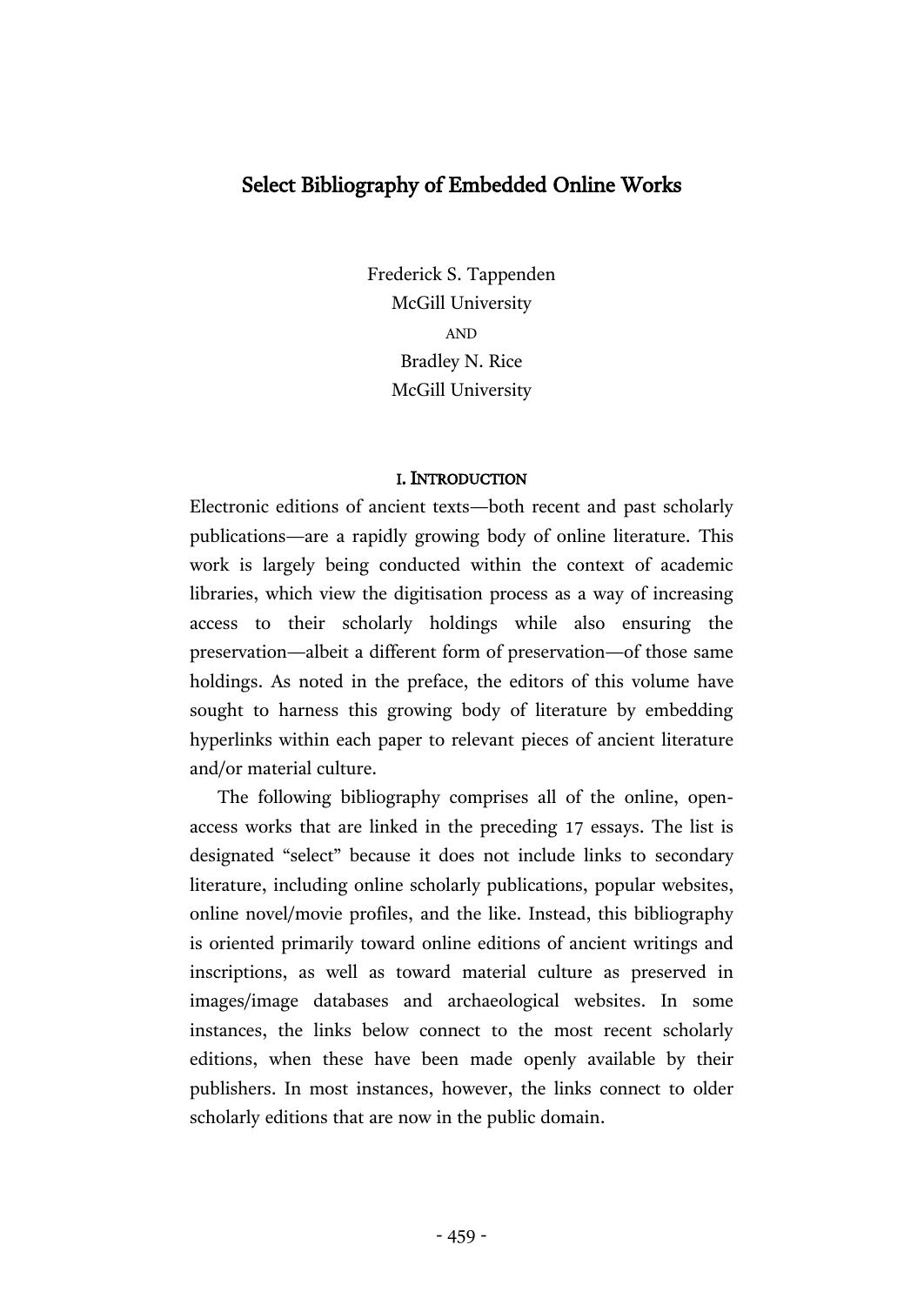## Coming Back to Life

This bibliography is also designated "select" because it contains only those sources that are linked within the pages of the Coming Back to Life essays. This means that in cases where a scholarly edition comprises multiple volumes, but only one or more of those volumes are utilised in the Coming Back to Life essays, the remaining volume(s) have not been included. For example, consider the following entry:

Gummere, Richard M., trans. 1918–1925. Seneca: Ad Lucilium Epistulae Morales. 3 vols. LCL. London: Heinemann. Vol. 1: [archive.org/stream/adluciliumepistu01seneuoft.](https://archive.org/stream/adluciliumepistu01seneuoft) Vol. 3: [archive.org/stream/adluciliumepistu03seneuoft.](https://archive.org/stream/adluciliumepistu03seneuoft)

In this case, the collective essays of the Coming Back to Life volume make reference to the contents of volumes 1 and 3 of Seneca's *Moral* Letters to Lucilius, though not to the contents of volume 2. Sometimes the missing volume(s) can easily be deduced. This is the case in the example here, where the URLs follow a pattern, and the user can simply substitute "02" in place of either "01" or "03." In other instances, however, the missing volumes are not as easily discerned.

We provide this select bibliography in the hope of creating better, easier access to the growing body of digital scholarly resources available online.

#### II. EMBEDDED ONLINE WORKS: MATERIAL CULTURE

Art Through the Ages. "Relief with funerary procession, from Amiternum, Italy, second half of first century B.C. Limestone, approx. 2' 2" high." Museo Nazionale d'Abruzzo, L'Aquila." Art Through the Ages: A Blog Dedicated to the History of Art.

[art-through-the-ages.tumblr.com/post/16362007037/relief-with](http://art-through-the-ages.tumblr.com/post/16362007037/relief-with-funerary-procession-from-amiternum)[funerary-procession-from-amiternum.](http://art-through-the-ages.tumblr.com/post/16362007037/relief-with-funerary-procession-from-amiternum)

Bakker, Jan Theo. 2002. "Regio II—Insula VIII—Mitreo delle Sette Sfere (II,VIII,6)." Ostia: Harbour City of Ancient Rome. [www.ostia-antica.org.](http://www.ostia-antica.org/)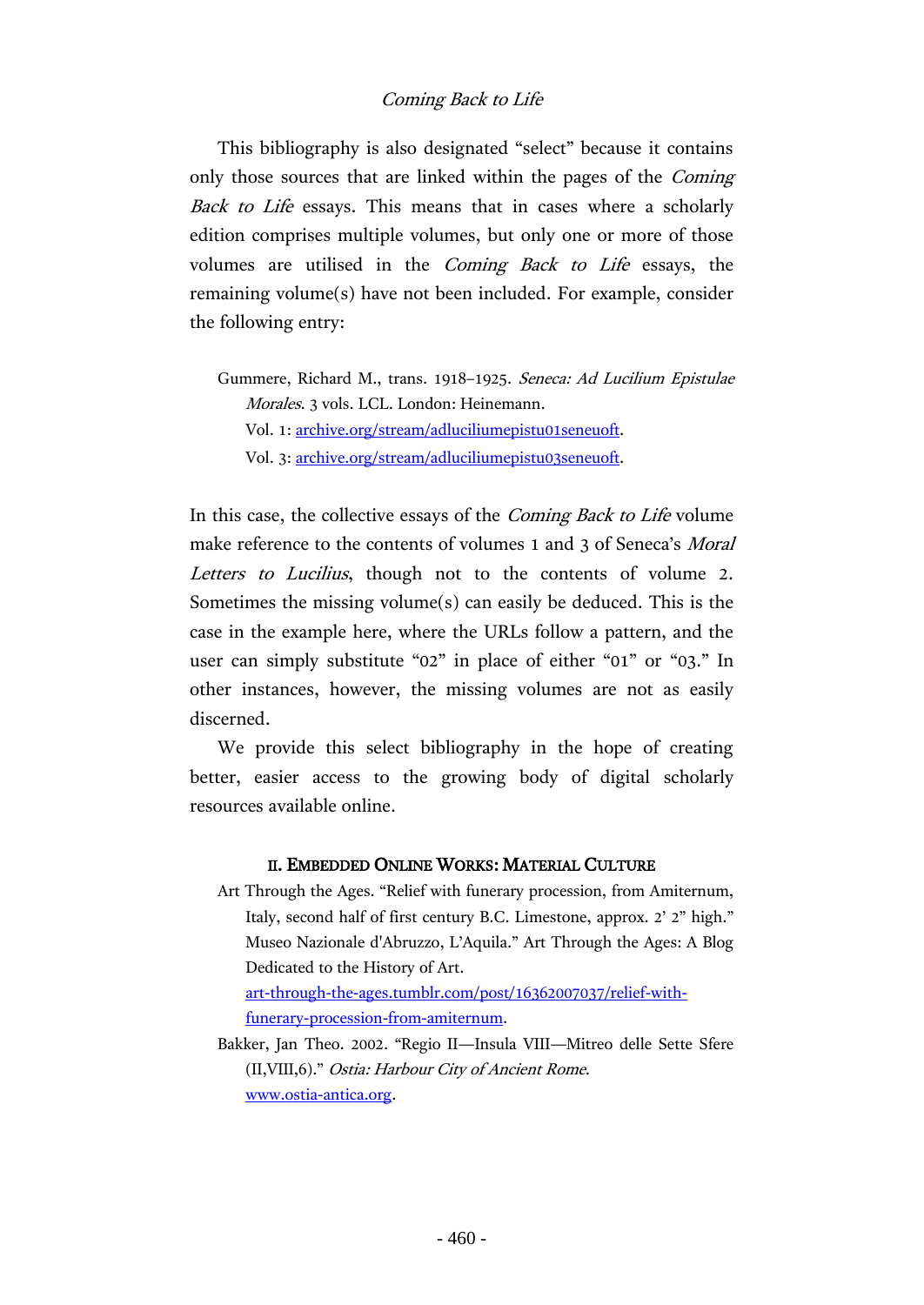Εφορεία Αρχαιοτήτων Δυτικής Αττικής, Πειραιώς καὶ Νήσων. "20 ΜΠ 405 ΜΑΡΜ. ΑΝΑΓΛΥΦΟ COPY." ΕΦΑ Δ. ΑΤΤΙΚΗΣ, ΠΕΙΡΑΙΩΣ & ΝΗΣΩΝ.

[efadyat.wordpress.com/museums/archaeological-museum-of](https://efadyat.wordpress.com/museums/archaeological-museum-of-piraeus/20-%CE%BC%CF%80-405-%CE%BC%CE%B1%CF%81%CE%BC-%CE%B1%CE%BD%CE%B1%CE%B3%CE%BB%CF%85%CF%86%CE%BF-copy/)piraeus/20-μπ-405-μαρμ-αναγλυφο[-copy/#main/trackback/.](https://efadyat.wordpress.com/museums/archaeological-museum-of-piraeus/20-%CE%BC%CF%80-405-%CE%BC%CE%B1%CF%81%CE%BC-%CE%B1%CE%BD%CE%B1%CE%B3%CE%BB%CF%85%CF%86%CE%BF-copy/)

- Hatzitsinidou, Evangelia, ed. "Picture Gallery of Asclepius, the Greek God of Healing." Greek-Gods.info: Gods and Goddesses of Ancient Greece. [greek-gods.info/ancient-greek-gods/asclepius/asclepius-pictures.php.](http://greek-gods.info/ancient-greek-gods/asclepius/asclepius-pictures.php)
- Hellenic Ministry of Culture and Sport. "3369." National Archaeological Museum.

[www.namuseum.gr/collections/sculpture/classical/classic13-en.html.](http://www.namuseum.gr/collections/sculpture/classical/classic13-en.html)

- ———. "ΜΠ 405, Votive relief from Asklepieion of Piraeus." Odysseus: Museums, Monuments, and Archaeological Sites. [odysseus.culture.gr/h/4/gh430.jsp?obj\\_id=4553.](http://odysseus.culture.gr/h/4/gh430.jsp?obj_id=4553)
- Leach, E. W., ed. 1998. "2.I: Tomb of the Haterii, Mourning Scene in the Atrium." C414, Roman Art and Archaeology: Personal Sculpture of the Flavian and Trajanic Periods. Indiana University. [resources.oncourse.iu.edu/access/content/user/leach/www/c414/hateri](https://resources.oncourse.iu.edu/access/content/user/leach/www/c414/haterii.html) [i.html.](https://resources.oncourse.iu.edu/access/content/user/leach/www/c414/haterii.html)
- Pearse, Roger. "Catalogue of Monuments and Images of Mithras." The Roman Cult of Mithras.

[www.roger-pearse.com/mithras.](http://www.roger-pearse.com/mithras)

- -. "Cautes and Cautopates." The Roman Cult of Mithras. [www.roger-pearse.com/mithras.](http://www.roger-pearse.com/mithras)
- Prescendi, Francesca. 2008. "Fig. 1. Relief des Haterii, (vers 110 ap. J.-C.), Musei Vaticani, Roma." In "Le deuil à Rome: mise en scène d'une émotion." Revue de l'histoire des Religions. Originally published as Figure 3360, page 2.1389 (sv. funus) in Dictionnaire des Antiquités grecques et romaines. Edited by C. Daremberg, E. Saglio, E. Pottier, and G. Lafaye. 5 vols. Paris: Hachette, 1877–1919.

[rhr.revues.org/6123.](http://rhr.revues.org/6123)

———. 2008. "Fig. 3. Relief de Amiternum (2e moitié du 1er s. av. J.-C.), Museo Nazionale d'Abruzzo, L'Aquila." In "Le deuil à Rome: mise en scène d'une émotion." Revue de l'histoire des Religions. Originally published as Figure 3361, page 2.1392 (sv. funus) in Dictionnaire des Antiquités grecques et romaines. Edited by C. Daremberg, E. Saglio, E. Pottier, and G. Lafaye. 5 vols. Paris: Hachette, 1877–1919. rhr.revues.org/6123.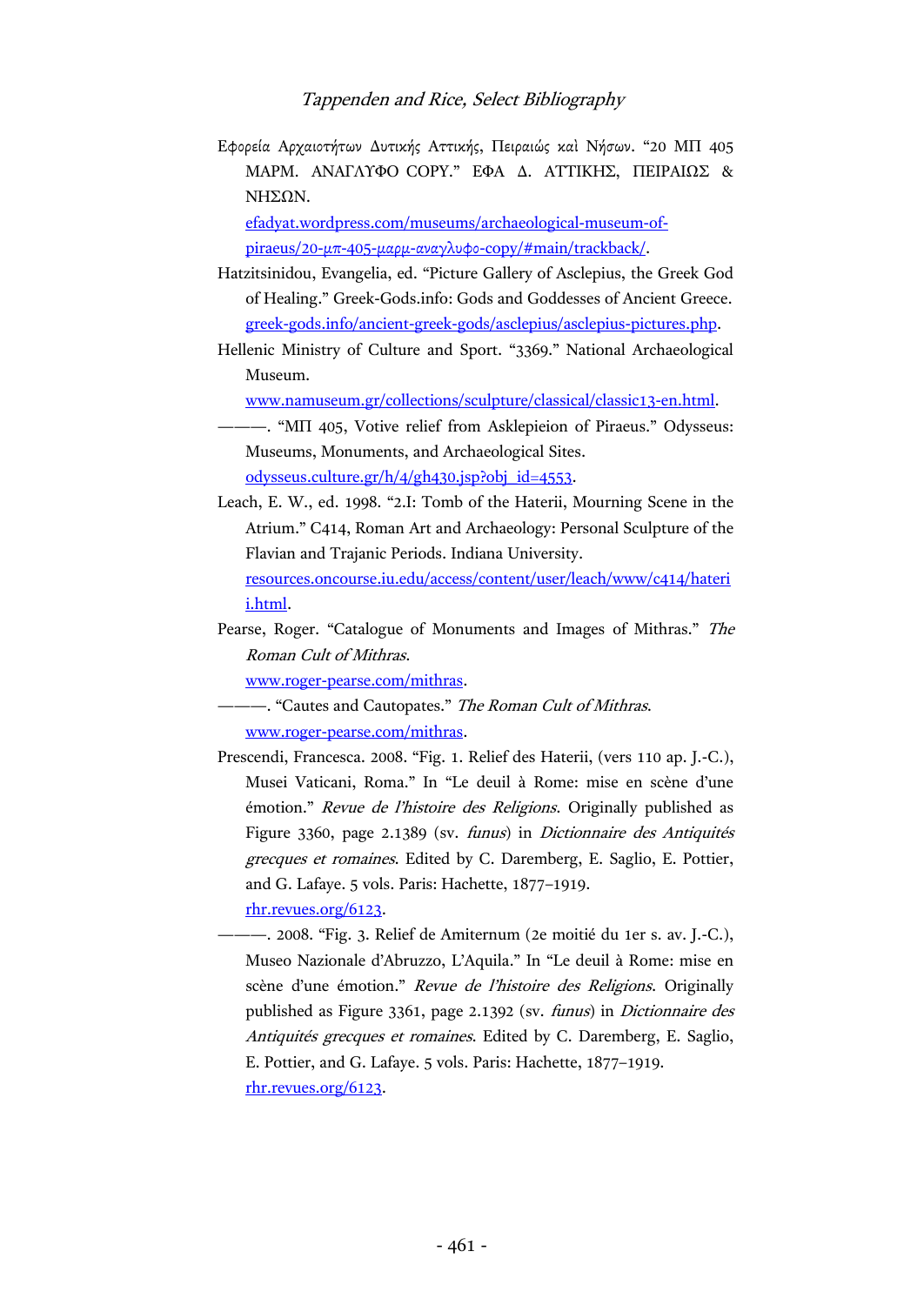#### Coming Back to Life

Warburg Institute. "Iconographic Database." School of Advanced Study, University of London.

[warburg-archive.sas.ac.uk/vpc/VPC\\_search/main\\_page.php.](http://warburg-archive.sas.ac.uk/vpc/VPC_search/main_page.php)

Weitzmann, Kurt, ed. 1979. The Age of Spirituality: Late Antique and Early Christian Art: Third to Seventh Century. New York: Metropolitan Museum of Art.

[archive.org/stream/AgeOfSpiritualityLateAntiqueAndEarlyChristianAr](https://archive.org/stream/AgeOfSpiritualityLateAntiqueAndEarlyChristianArtThirdToSeventhCentury_201404/Age_of_Spirituality_Late_Antique_and_Early_Christian_Art_Third_to_Seventh_Century) [tThirdToSeventhCentury\\_201404/Age\\_of\\_Spirituality\\_Late\\_Antique\\_](https://archive.org/stream/AgeOfSpiritualityLateAntiqueAndEarlyChristianArtThirdToSeventhCentury_201404/Age_of_Spirituality_Late_Antique_and_Early_Christian_Art_Third_to_Seventh_Century) and Early Christian Art Third to Seventh Century.

# III. EMBEDDED ONLINE WORKS:

## WRITINGS AND INSCRIPTIONS

Adlington, W., trans. 1924. Apuleius: The Golden Ass. LCL. London: Heinemann.

[archive.org/stream/goldenassbeingme00apuluoft.](https://archive.org/stream/goldenassbeingme00apuluoft)

Allen, Thomas W., and David B. Monro, eds. 1920. Homeri Opera. 5 vols. OCT. Oxford: Clarendon.

Iliad: [data.perseus.org/texts/urn:cts:greekLit:tlg0012.tlg001.](http://data.perseus.org/texts/urn:cts:greekLit:tlg0012.tlg001)

- Anderson, Gary A., and Michael E. Stone, eds. 2005. The Life of Adam and Eve: The Biblical Story in Judaism and Christianity. Institute for Advanced Technology in the Humanities. University of Virginia. [www2.iath.virginia.edu/anderson.](http://www2.iath.virginia.edu/anderson/)
- Arndts, Karl Ludwig Ritter von Arnesberg, and Gustav F. Haenel, eds. 1833. Iulii Paulli: Receptarum Sententiarum ad filium libri quinque cum interpretatione visigotthorum. Bonn: Impensis Adolphi Marci. [catalog.hathitrust.org/Record/009726313.](https://catalog.hathitrust.org/Record/009726313)
- Arnim, Hans Friedrich August von, ed. 1903–1924. Stoicorum Veterum Fragmenta. 4 vols. Stuttgart: Teubner.

Vol. 2: [archive.org/stream/stoicorumveterum02arniuoft.](https://archive.org/stream/stoicorumveterum02arniuoft)

Vol. 3: [archive.org/stream/stoicorumveterum03arniuoft.](https://archive.org/stream/stoicorumveterum03arniuoft)

- Babbitt, Frank Cole, et al., trans. 1927–2004. Plutarch's Moralia. 17 vols. LCL. Cambridge, MA: Harvard University Press. Vol. 14: [archive.org/stream/moraliainfiftee14plut.](https://archive.org/stream/moraliainfiftee14plut)
- Bailey, Cyril, trans. 1910. Lucretius: On the Nature of Things. OCT. Oxford: Clarendon.

[archive.org/stream/lucretiusonthena00lucruoft.](https://archive.org/stream/lucretiusonthena00lucruoft)

Barth, M., and J. Stauber, eds. 1989. Inschriften Mysia und Troas. Munich: Leopold Wenger Institut, Universität München. Packard Humanities Institute CD #7, 1996. Includes: Miletupolis: Inschriften und Denkmäler. Edited by E. Schwertheim. IK 26. Bonn, 1983. Inscriptions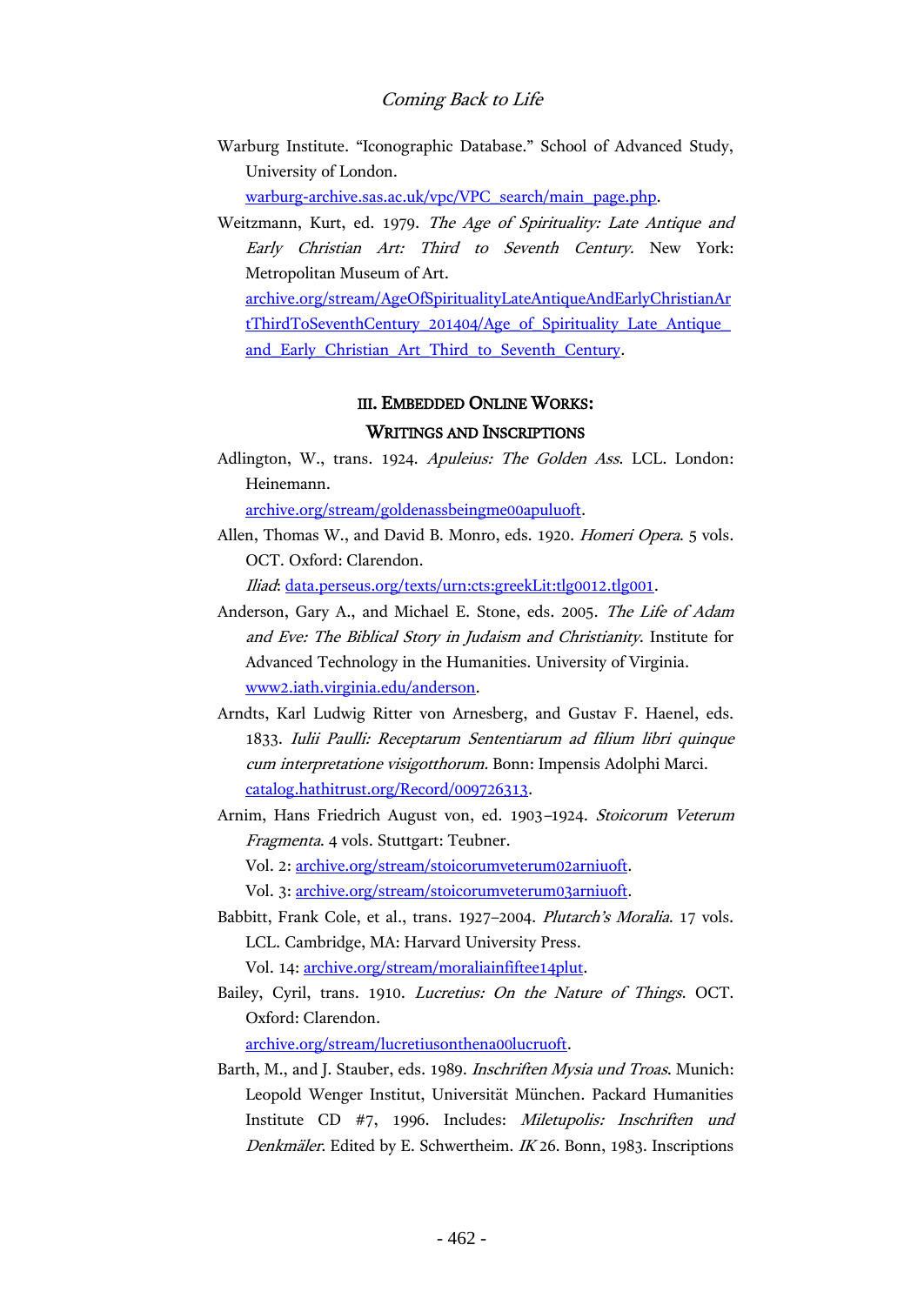online at Searchable Greek Inscriptions. The Packard Humanities Institute. Cornell University and Ohio State University. [epigraphy.packhum.org.](http://epigraphy.packhum.org/)

Basore, John W., trans. 1928–1935. Seneca: Moral Essays. 3 vols. LCL. London: Heinemann.

Helvium: [data.perseus.org/texts/urn:cts:latinLit:stoa0255.stoa006.](http://data.perseus.org/texts/urn:cts:latinLit:stoa0255.stoa006) Marciam: [data.perseus.org/texts/urn:cts:latinLit:stoa0255.stoa007.](http://data.perseus.org/texts/urn:cts:latinLit:stoa0255.stoa007) Polybium: [data.perseus.org/texts/urn:cts:latinLit:stoa0255.stoa008.](http://data.perseus.org/texts/urn:cts:latinLit:stoa0255.stoa008)

Berlin-Brandenburgische Akademie der Wissenschaften, ed. 1877–. Inscriptiones graecae. Berlin. Inscriptions online at Searchable Greek Inscriptions. The Packard Humanities Institute. Cornell University and Ohio State University.

[epigraphy.packhum.org.](http://epigraphy.packhum.org/)

Bernand, Étienne, ed. 1969. Inscriptions métriques de l'Égypte grécoromaine: Recherches sur la poésie épigrammatique des Grecs en Égypte. ALUB 98. Paris. Inscriptions online at Searchable Greek Inscriptions. The Packard Humanities Institute. Cornell University and Ohio State University.

[epigraphy.packhum.org.](http://epigraphy.packhum.org/)

Bernardakis, Gregorius N., ed. 1888–1896. Plutarch: Moralia. 7 vols. BSGRT. Leipzig: Teubner.

Cons. ux.: [data.perseus.org/texts/urn:cts:greekLit:tlg0007.tlg111.](http://data.perseus.org/texts/urn:cts:greekLit:tlg0007.tlg111)

Blass, Friedrich, ed. 1898. Bacchylidis Carmina cum Fragmentis. BSGRT. Leipzig: Teubner.

[archive.org/stream/bacchylidiscarm00baccgoog.](https://archive.org/stream/bacchylidiscarm00baccgoog)

- Box, G. H., trans. 1918. The Apocalypse of Abraham. London: Society for Promoting Christian Knowledge. [archive.org/stream/apocalypseofabrabgh00boxg.](https://archive.org/stream/apocalypseofabrabgh00boxg)
- Brooks, E. W., trans. 1918. Joseph and Asenath: The Confession and Prayer of Asenath, Daughter of Pentephres the Priest. London: SPCK. [archive.org/stream/josephasenathcon00broo.](https://archive.org/stream/josephasenathcon00broo)
- Burnet, John, ed. 1903. Platonis Opera. OCT. Oxford: Oxford University Press.

Symposium: [data.perseus.org/texts/urn:cts:greekLit:tlg0059.tlg011.](http://data.perseus.org/texts/urn:cts:greekLit:tlg0059.tlg011) Timaeus: [data.perseus.org/texts/urn:cts:greekLit:tlg0059.tlg031.](http://data.perseus.org/texts/urn:cts:greekLit:tlg0059.tlg031)

Cameron, Ron. 1982. "Gospel of the Hebrews." Pages 85–86 in The Other Gospels: Non-Canonical Gospel Texts. Philadelphia: Westminster. Original translation by Philipp Vielhauer and Georg Strecker in New Testament Apocrypha. Edited by Wilhelm Schneemelcher. Translated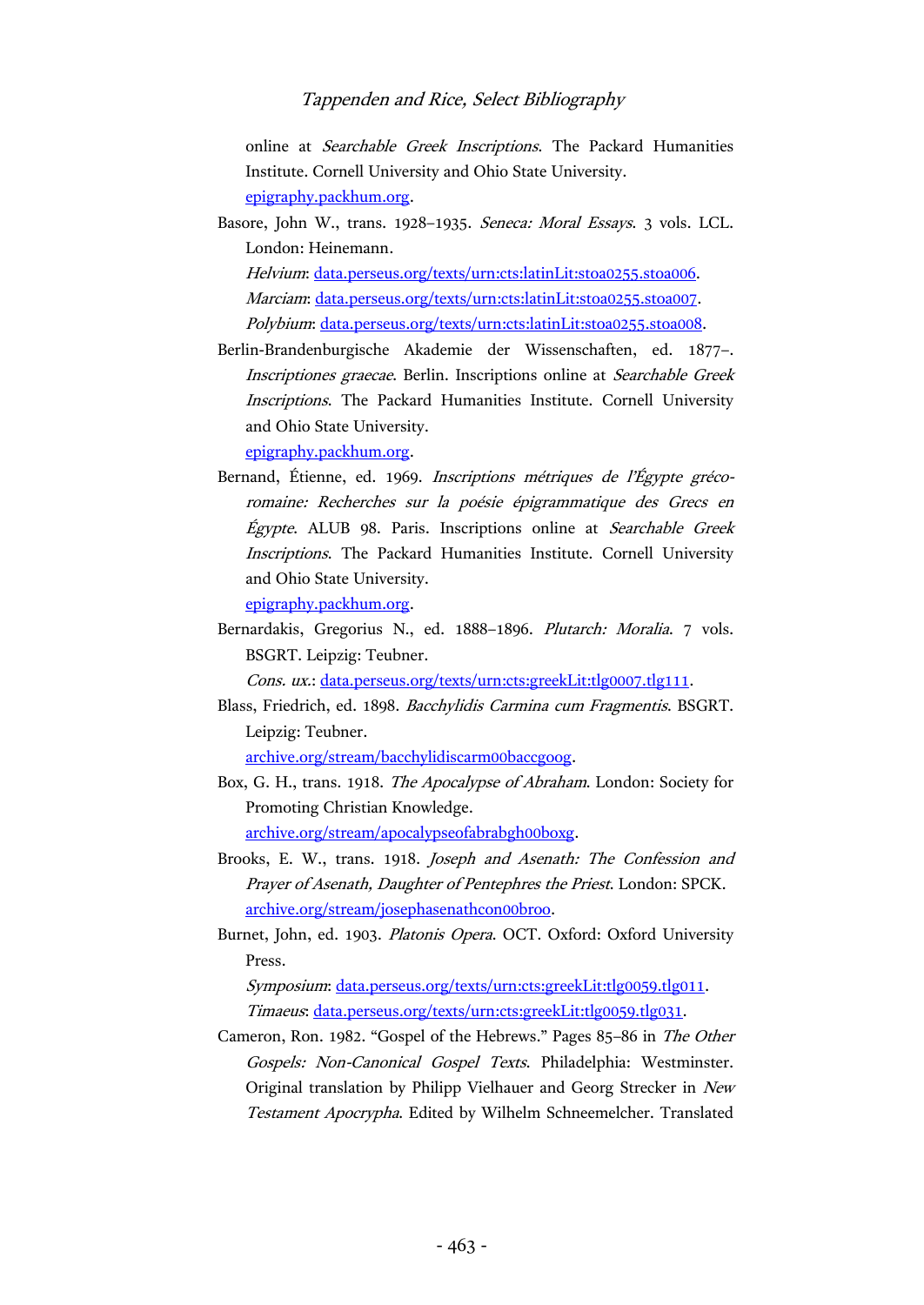#### Coming Back to Life

by R. McL. Wilson. Rev. ed. 2 vols. Louisville: Westminster/John Knox, 1991–1992.

[www.earlychristianwritings.com/text/gospelhebrews-ogg.html.](http://www.earlychristianwritings.com/text/gospelhebrews-ogg.html)

Casey, Robert Pierce. 1934. "Extracts from the Works of Theodotus and the So-Called Oriental Teaching at the Time of Valentinus." Pages 39– 91 in The Excerpta ex Theodoto of Clement of Alexandria. SD 1. London: Christophers.

[gnosis.org/library/excr.htm.](http://gnosis.org/library/excr.htm)

Charles, R. H., ed. 1900. The Ascension of Isaiah. London: Black. [archive.org/stream/cu31924014590529.](https://archive.org/stream/cu31924014590529)

-- 1913. The Apocrypha and Pseudepigrapha of the Old Testament in English. 2 vols. Oxford: Clarendon.

Vol. 2: [hdl.handle.net/2027/uc1.31158009488676.](http://hdl.handle.net/2027/uc1.31158009488676)

Clark, Albert, and William Peterson, eds. 1901–1918. M. Tulli Ciceronis: Orationes. 6 vols. OCT. Oxford: Clarendon. For Milo: [data.perseus.org/texts/urn:cts:latinLit:phi0474.phi031.](http://data.perseus.org/texts/urn:cts:latinLit:phi0474.phi031) Philippics[: data.perseus.org/texts/urn:cts:latinLit:phi0474.phi035.](http://data.perseus.org/texts/urn:cts:latinLit:phi0474.phi035)

Cohn, Leopold, Paul Wendland, Siegfried Reiter, and Hans Leisegang, eds. 1886–1930. Philonis Alexandrini Opera quae supersunt. 7 vols. Berlin: Reimer.

Vols. 4–6: [archive.org/stream/philonisalexandr0406philuoft.](https://archive.org/stream/philonisalexandr0406philuoft)

- Conze, A., and C. Schuchhardt, eds. 1899. "Die Arbeiten zu Pergamon 1886–1898 (Tafel IX)."  $MDAI(A)$  24:97–240. Inscriptions online at Searchable Greek Inscriptions. The Packard Humanities Institute. Cornell University and Ohio State University. [epigraphy.packhum.org.](http://epigraphy.packhum.org/)
- Corsten, Thomas, ed. 1991–1993. Die Inschriften von Prusa ad Olympum. 2 vols. IK 39–40. Bonn. Inscriptions online at Searchable Greek Inscriptions. The Packard Humanities Institute. Cornell University and Ohio State University.

[epigraphy.packhum.org.](http://epigraphy.packhum.org/)

- Deutsche Akademie der Wissenschaften zu Berlin. 1862–. Corpus Inscriptionum Latinarum. 17 vols. Berlin: Reimer; Berlin: de Gruyter. [cil.bbaw.de/cil\\_en/dateien/cil\\_baende.html.](http://cil.bbaw.de/cil_en/dateien/cil_baende.html)
- Dittenberger, Wilhelm, ed. 1915–1924. Sylloge Inscriptionum Graecarum. 3rd ed. 4 vols. Leipzig: Hirzel. Vol. 3: [archive.org/stream/syllogeinscripti03dittuoft.](https://archive.org/stream/syllogeinscripti03dittuoft)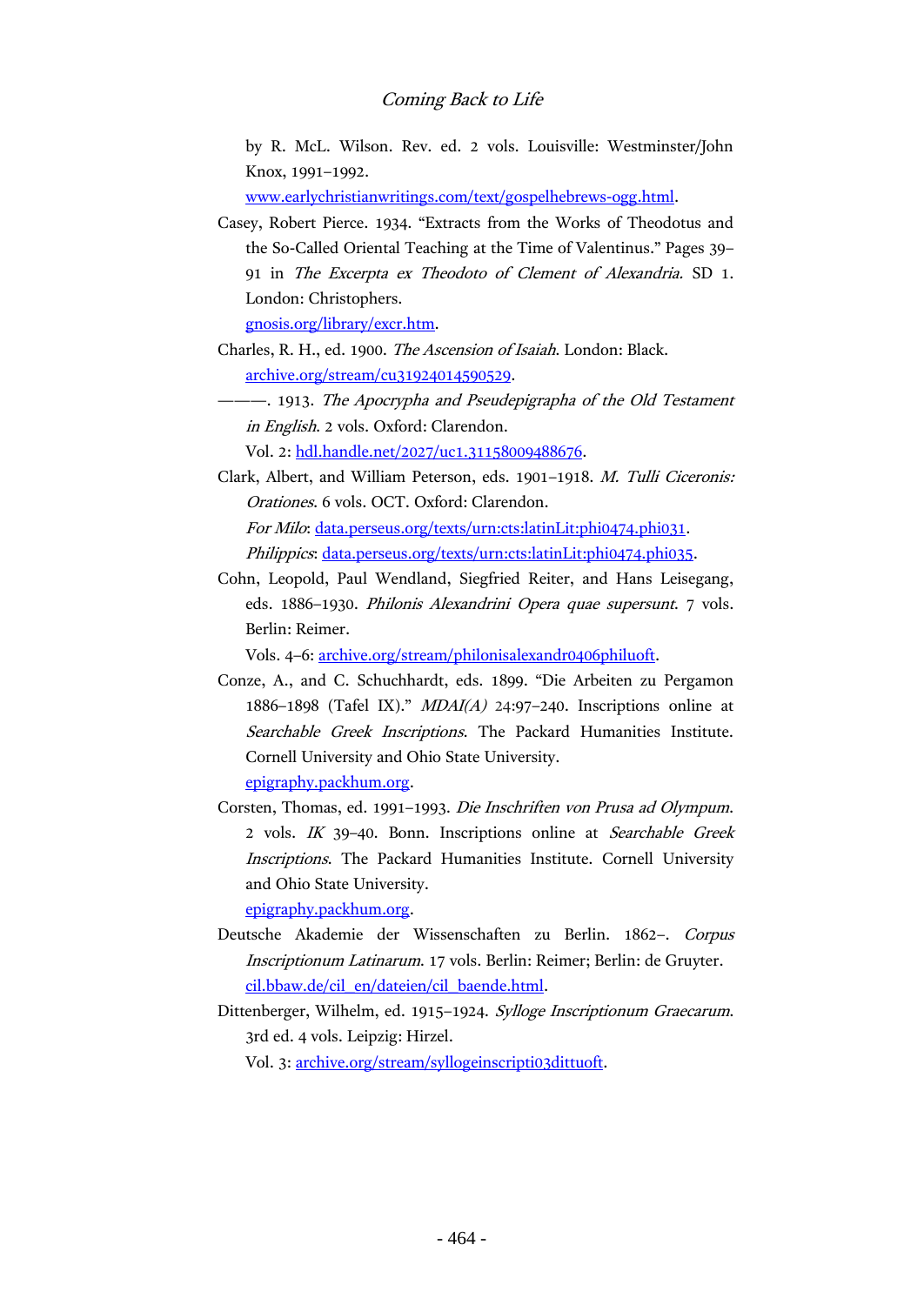Drachmann, A. B., ed. 1903–1927. Scholia Vetera in Pindari Carmina. 2 vols. BSGRT. Leipzig: Teubner.

Vol. 1: [archive.org/stream/scholiaveterainp01drac.](https://archive.org/stream/scholiaveterainp01drac)

Vol. 2.1[: archive.org/stream/scholiaveterainp02drac.](https://archive.org/stream/scholiaveterainp02drac)

- Duff, J. D., trans. 1928. Lucan: The Civil War. LCL. London: Heinemann. [archive.org/stream/lucancivilwarboo00lucauoft.](https://archive.org/stream/lucancivilwarboo00lucauoft)
- Edmonds, J. M., trans. 1912. The Greek Bucolic Poets. LCL. London: Heinemann.

[archive.org/stream/greekbucolicpoet00theouoft.](https://archive.org/stream/greekbucolicpoet00theouoft)

-, trans. 1929. The Characters of Theophratus. LCL. London: Heinemann.

[archive.org/stream/charactersofthe00theouoft.](https://archive.org/stream/charactersofthe00theouoft)

Elliger, K., and W. Rudolph, eds. 1983. Biblia Hebraica Stuttgartensia. Stuttgart: Deutsche Bibelgesellschaft. [www.academic-bible.com/en/online-bibles/biblia-hebraica](http://www.academic-bible.com/en/online-bibles/biblia-hebraica-stuttgartensia-bhs)[stuttgartensia-bhs.](http://www.academic-bible.com/en/online-bibles/biblia-hebraica-stuttgartensia-bhs)

Evelyn-White, Hugh G., trans. 1914. Hesiod, The Homeric Hymns, and Homerica. LCL. London: Heinemann. [hdl.handle.net/2027/mdp.39015005559995.](http://hdl.handle.net/2027/mdp.39015005559995)

Fairclough, H. Rushton, trans. 1916–1918. Virgil. 2 vols. LCL. London:

Heinemann.

Vol. 2: [archive.org/stream/virgilaeneid02virguoft.](https://archive.org/stream/virgilaeneid02virguoft)

Fischer, Charles D., ed. 1906. Cornelii Taciti Annaliam ab excessu divi Augusti libri. OCT. Oxford: Clarendon.

[data.perseus.org/texts/urn:cts:latinLit:phi1351.phi005.](http://data.perseus.org/texts/urn:cts:latinLit:phi1351.phi005)

Foster, B. O., Frank Gardner Moore, Evan T. Sage, Alfred C. Schlesinger, and Russel M. Geer, trans. 1919–1959. Livy. 14 vols. LCL. London: Heinemann.

Vol. 1: [archive.org/stream/livywithenglisht01livyuoft.](https://archive.org/stream/livywithenglisht01livyuoft)

- Fowler, Harold N., W. R. M. Lamb, R. G. Bury, and Paul Shorey, trans. 1914–1942. Plato. 12 vols. LCL. London: Heinemann. Vol. 1: [archive.org/stream/plato01plat.](https://archive.org/stream/plato01plat)
- Frazer, James George, trans. 1921. Apollodorus: The Library. 2 vols. LCL. London: Heinemann.

[catalog.hathitrust.org/Record/100644494.](https://catalog.hathitrust.org/Record/100644494)

- -, trans. 1931. Ovid's Fasti. LCL. London: Heinemann. [archive.org/stream/ovidsfasti00oviduoft.](https://archive.org/stream/ovidsfasti00oviduoft)
- Freedman, H., and Maurice Simon, trans. 1939. Midrash Rabbah. Vol. 1, Genesis. 10 vols. London: Soncino.

[archive.org/stream/RabbaGenesis/midrashrabbahgen027557mbp.](https://archive.org/stream/RabbaGenesis/midrashrabbahgen027557mbp)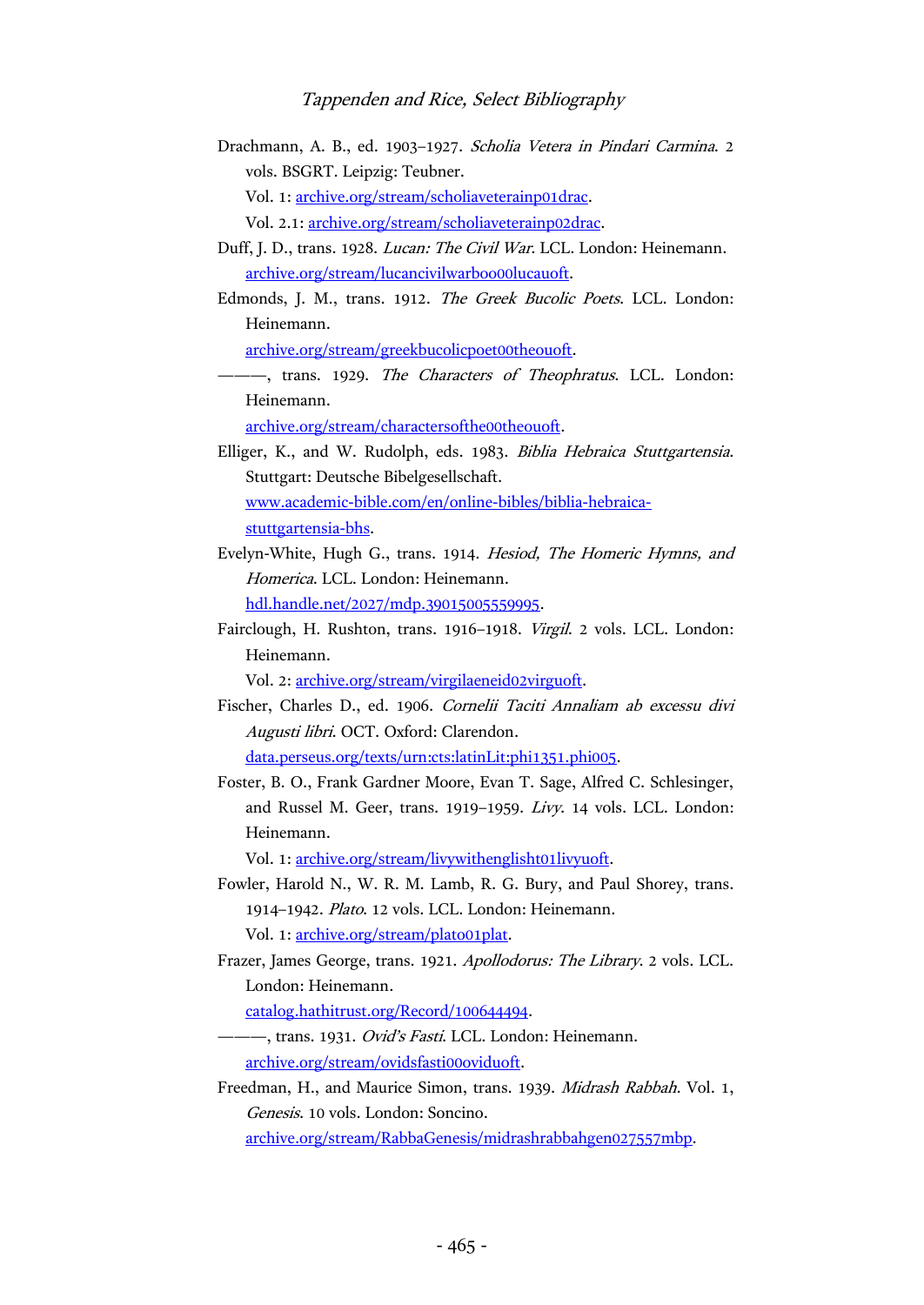- French, D. H., ed. 2004. The Inscriptions of Sinope. IK 64. Bonn: Habelt. Inscriptions online at Searchable Greek Inscriptions. The Packard Humanities Institute. Cornell University and Ohio State University. [epigraphy.packhum.org.](http://epigraphy.packhum.org/)
- Gaselee, S., trans. 1917. Achilles Tatius: Leucippe and Clitophon. LCL. Cambridge, MA: Harvard University Press. [archive.org/stream/achillestatiuswi00achiuoft.](https://archive.org/stream/achillestatiuswi00achiuoft)
- Godley, A. D., trans. 1920–1925. Herodotus. 4 vols. LCL. Cambridge, MA: Harvard University Press. [data.perseus.org/texts/urn:cts:greekLit:tlg0016.tlg001.](http://data.perseus.org/texts/urn:cts:greekLit:tlg0016.tlg001)
- Grant, Mary A., trans. 1960. The Myths of Hyginus. UKPHS 34. Lawrence, KS: University of Kansas Press. [www.theoi.com/Text/HyginusFabulae1.html.](http://www.theoi.com/Text/HyginusFabulae1.html)
- Grenfell, Bernard P., and Arthur S. Hunt, eds. 1915. The Oxyrhynchus Papyri. Vol 11. London: Egypt Exploration Fund. [archive.org/stream/oxyrhynchuspapyr11gren.](https://archive.org/stream/oxyrhynchuspapyr11gren)
- Gummere, Richard M., trans. 1918–1925. Seneca: Ad Lucilium Epistulae Morales. 3 vols. LCL. London: Heinemann. Vol. 1: [archive.org/stream/adluciliumepistu01seneuoft.](https://archive.org/stream/adluciliumepistu01seneuoft) Vol. 3: [archive.org/stream/adluciliumepistu03seneuoft.](https://archive.org/stream/adluciliumepistu03seneuoft)
- Hall, F. W., and W. M. Geldart, eds. 1907. Aristophanes Comoediae. 2 vols. OCT. Oxford: Clarendon. Aves: [data.perseus.org/texts/urn:cts:greekLit:tlg0019.tlg006.](http://data.perseus.org/texts/urn:cts:greekLit:tlg0019.tlg006) Pax: [data.perseus.org/texts/urn:cts:greekLit:tlg0019.tlg005.](http://data.perseus.org/texts/urn:cts:greekLit:tlg0019.tlg005) Plutus: [data.perseus.org/texts/urn:cts:greekLit:tlg0019.tlg011.](http://data.perseus.org/texts/urn:cts:greekLit:tlg0019.tlg011)
- Harmon, A. M., K. Kilburn, and M. D. MacLeod, trans. 1913–1967. Lucian. 8 vols. LCL. London: Heinemann. Vol. 2: [archive.org/stream/lucianhar02luciuoft.](https://archive.org/stream/lucianhar02luciuoft) Vol. 4: [archive.org/stream/lucianhar04luciuoft.](https://archive.org/stream/lucianhar04luciuoft) Vol. 5: [archive.org/stream/lucianhar05luciuoft.](https://archive.org/stream/lucianhar05luciuoft)
- Harris, Rendel, and Alphonse Mingana, eds. 1920. The Odes and Psalms of Solomon. 2 vols. Manchester: Manchester University Press. Vol. 2: [archive.org/stream/odespsalmsofsolo02harruoft.](https://archive.org/stream/odespsalmsofsolo02harruoft)
- Heraeus, Wilhelm, and Jacobus Borovskij, eds. 1925/1976. M. Valerii Martialis Epigrammaton libri. BSGRT. Leipzig: Teubner. [data.perseus.org/texts/urn:cts:latinLit:phi1294.phi002.](http://data.perseus.org/texts/urn:cts:latinLit:phi1294.phi002)
- Hercher, Rudolf, ed. 1858–1859. Erotici Scriptores Graeci. 2 vols. Leipzig: Teubner.

[catalog.hathitrust.org/Record/002727579.](https://catalog.hathitrust.org/Record/002727579)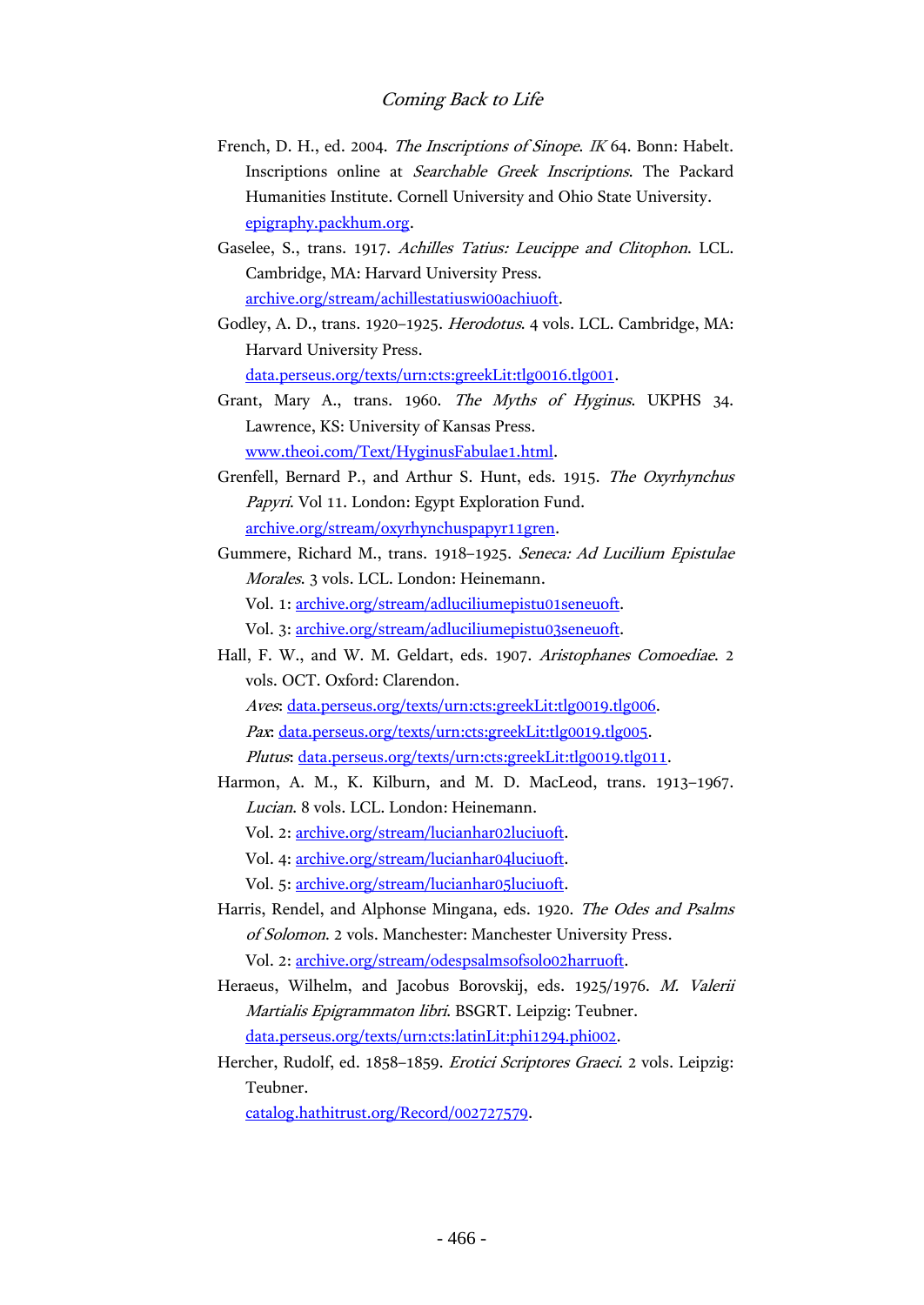———, ed. 1864. Artemidori Daldiani Onirocriticon libri V. Leipzig: Teubner.

[catalog.hathitrust.org/Record/011618349.](https://catalog.hathitrust.org/Record/011618349)

———, ed. 1864–1866. Claudii Aeliani: De natura animalium libri XVII; Varia historia, Epistolae, Fragmenta. 2 vols. BSGRT. Leipzig: Teubner.

Nat. an.: [data.perseus.org/texts/urn:cts:greekLit:tlg0545.tlg001.](http://data.perseus.org/texts/urn:cts:greekLit:tlg0545.tlg001)

- Heseltine, Michael, trans. 1925. Petronius; and Seneca, Apocolocyntosis. LCL. London: Heinemann. [archive.org/stream/petronius00petruoft.](https://archive.org/stream/petronius00petruoft)
- Hicks, R. D., trans. 1925. Diogenes Laertius: Lives of Eminent Philosophers. 2 vols. LCL. London: Heinemann.

Vol. 2: [archive.org/stream/livesofeminentph02dioguoft.](https://archive.org/stream/livesofeminentph02dioguoft)

Holl, Karl, ed. 1915–1933. Epiphanius (Ancoratus und Panarion). 3 vols. GCS 25, 31, 37. Leipzig: Hinrichs.

Vol. 1: [archive.org/stream/epiphanius01epip.](https://archive.org/stream/epiphanius01epip)

Vol. 2: [archive.org/stream/epiphanius02epip.](https://archive.org/stream/epiphanius02epip)

- Hutton, Maurice, and William Peterson, trans. 1914. Tacitus: Dialogus, Agricola, Germania. LCL. London: Heinemann. [catalog.hathitrust.org/Record/010551087.](https://catalog.hathitrust.org/Record/010551087)
- Isenberg, Wesley W., trans. 1990. "The Gospel of Philip (II,3)." Pages 139– 60 in The Nag Hammadi Library in English. Edited by James M. Robinson. 3rd rev. ed. New York: HarperSanFrancisco. [archive.org/stream/TheNagHammadiLibraryPartial/The%20Nag%20H](https://archive.org/stream/TheNagHammadiLibraryPartial/The%20Nag%20Hammadi%20Library%20-%20partial) [ammadi%20Library%20-%20partial#page/n22/mode/1up.](https://archive.org/stream/TheNagHammadiLibraryPartial/The%20Nag%20Hammadi%20Library%20-%20partial)
- James, M. R., trans. 1924. The Apocryphal New Testament, being the Apocryphal Gospels, Acts, Epistles, and Apocalypses. Oxford: Clarendon.

Acts Paul: [www.earlychristianwritings.com/text/actspaul.html.](http://www.earlychristianwritings.com/text/actspaul.html) Acts Pet.: [www.earlychristianwritings.com/text/actspeter.html.](http://www.earlychristianwritings.com/text/actspeter.html) Acts Thom.: [www.earlychristianwritings.com/text/actsthomas.html.](http://www.earlychristianwritings.com/text/actsthomas.html)

Jones, W. H. S., Henry A. Ormerod, and R. E. Wycherley, trans. 1918– 1935. Pausanias: Description of Greece. 5 vols. LCL. London: Heinemann.

Vol. 1: [catalog.hathitrust.org/Record/100499933.](https://catalog.hathitrust.org/Record/100499933)

Kalinka, Ernst, Rudolf Heberdey, Friedrich Karl Dörner, and Peter Herrmann, eds. 1901–1989. Tituli Asiae Minoris. 5 vols. Vienna. Inscriptions online at Searchable Greek Inscriptions. The Packard Humanities Institute. Cornell University and Ohio State University. [epigraphy.packhum.org.](http://epigraphy.packhum.org/)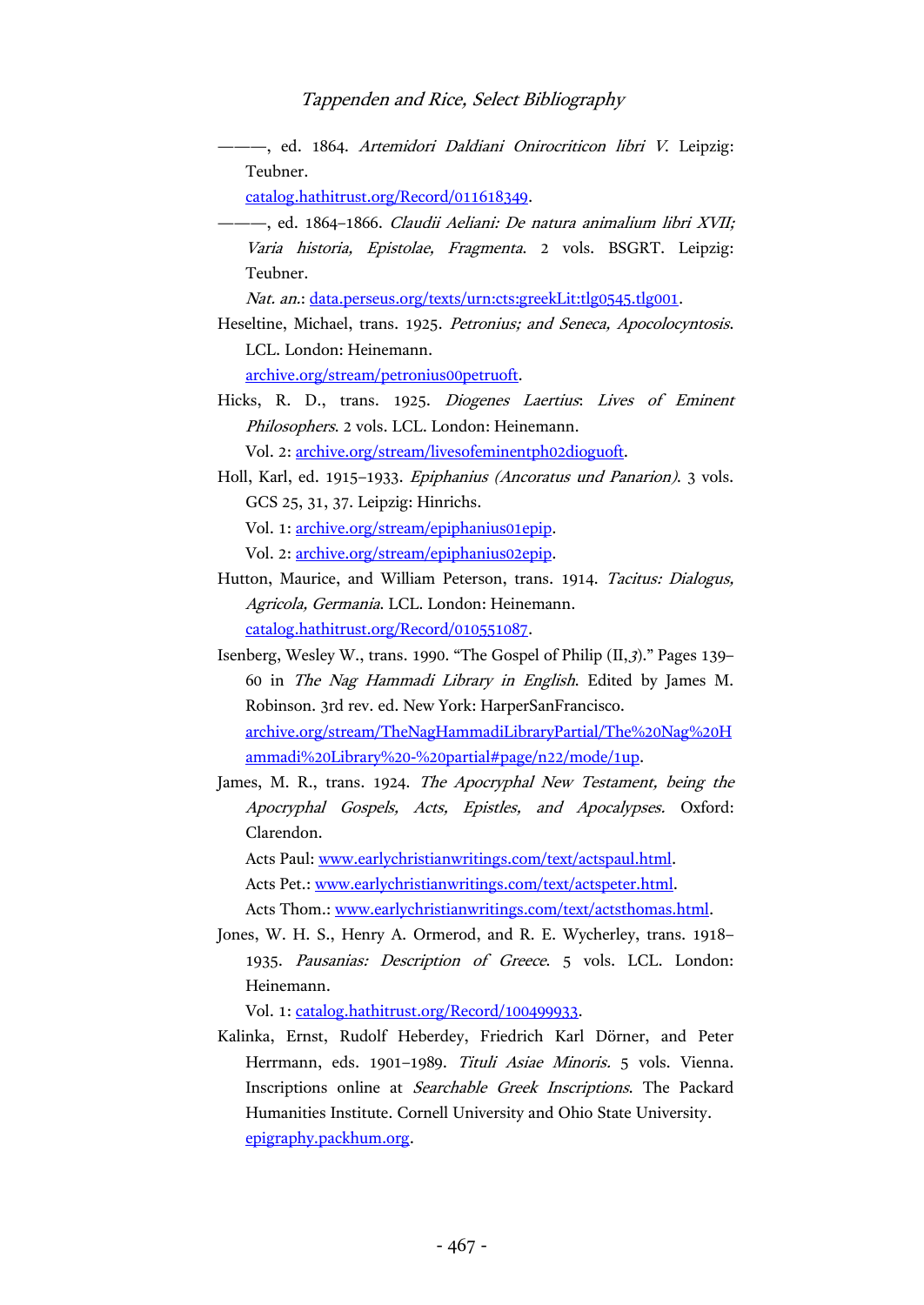- Kayser, C. L., ed. 1870–1871. Philostratus: Flavii Philostrati Opera. 2 vols. BSGRT. Leipzig: Teubner. [catalog.hathitrust.org/Record/011924987.](https://catalog.hathitrust.org/Record/011924987)
- Kirby, Peter. 2012. "Gospel of Thomas Commentary." Early Christian Writings.

[www.earlychristianwritings.com/thomas.](http://www.earlychristianwritings.com/thomas)

Kovacs, David, trans. 1994. Euripides: Cyclops, Alcestis, Medea. LCL. Cambridge, MA: Harvard University Press.

Alcestis: [data.perseus.org/texts/urn:cts:greekLit:tlg0006.tlg002.](http://data.perseus.org/texts/urn:cts:greekLit:tlg0006.tlg002)

-, trans. 1995. Euripides: Children of Heracles, Hippolytus, Andromache, Hecuba. LCL. Cambridge, MA: Harvard University Press.

Heracleidae: [data.perseus.org/texts/urn:cts:greekLit:tlg0006.tlg004.](http://data.perseus.org/texts/urn:cts:greekLit:tlg0006.tlg004) Hippolytus: [data.perseus.org/texts/urn:cts:greekLit:tlg0006.tlg005.](http://data.perseus.org/texts/urn:cts:greekLit:tlg0006.tlg005)

Kroll, Wilhelm, ed. 1899–1901. Procli Diadochi in Platonis Rem publicam commentarii. 2 vols. BSGRT. Leipzig: Teubner. Vol. 2: [archive.org/stream/proclidiadochiin02procuoft.](https://archive.org/stream/proclidiadochiin02procuoft)

Lake, Kirsopp, trans. 1912–1913. The Apostolic Fathers. 2 vols. LCL. Cambridge, MA: Harvard University Press. [catalog.hathitrust.org/Record/003441429.](http://catalog.hathitrust.org/Record/003441429)

Lake, Kirsopp, and J. E. L. Oulton, trans. 1926–1932. Eusebius: The Ecclesiastical History. 2 vols. LCL. London: Heinemann. Vol. 1: [archive.org/stream/ecclesiasticalhi01euseuoft.](https://archive.org/stream/ecclesiasticalhi01euseuoft) Vol. 2: [archive.org/stream/ecclesiasticalhi02euseuoft.](https://archive.org/stream/ecclesiasticalhi02euseuoft)

Layton, Bentley. 1987. The Gnostic Scriptures: A New Translation with Annotations and Introductions. ABRL. New York: Doubleday. Embedded hyperlinks connect to the following fragments of Valentinus:

Frag. C: [www.earlychristianwritings.com/text/valentinus-c.html.](http://www.earlychristianwritings.com/text/valentinus-c.html)

- Frag. D: [www.earlychristianwritings.com/text/valentinus-d.html.](http://www.earlychristianwritings.com/text/valentinus-d.html)
- Frag. E: [www.earlychristianwritings.com/text/valentinus-e.html.](http://www.earlychristianwritings.com/text/valentinus-e.html)
- Frag. F: [www.earlychristianwritings.com/text/valentinus-f.html.](http://www.earlychristianwritings.com/text/valentinus-f.html)
- Frag. G: [www.earlychristianwritings.com/text/valentinus-g.html.](http://www.earlychristianwritings.com/text/valentinus-g.html)
- Frag. H: [www.earlychristianwritings.com/text/valentinus-h.html.](http://www.earlychristianwritings.com/text/valentinus-h.html)
- Leipoldt, Johannes, ed. 1906–1913. Sinuthii Archimandritae: Vita et Opera Omnia. 3 vols (numbered 1, 3, and 4). CSCO 41, 42, 73. Paris: Imprimérie Nationale.

Vol. 4: [archive.org/stream/sinuthiiarchiman04shen.](https://archive.org/stream/sinuthiiarchiman04shen)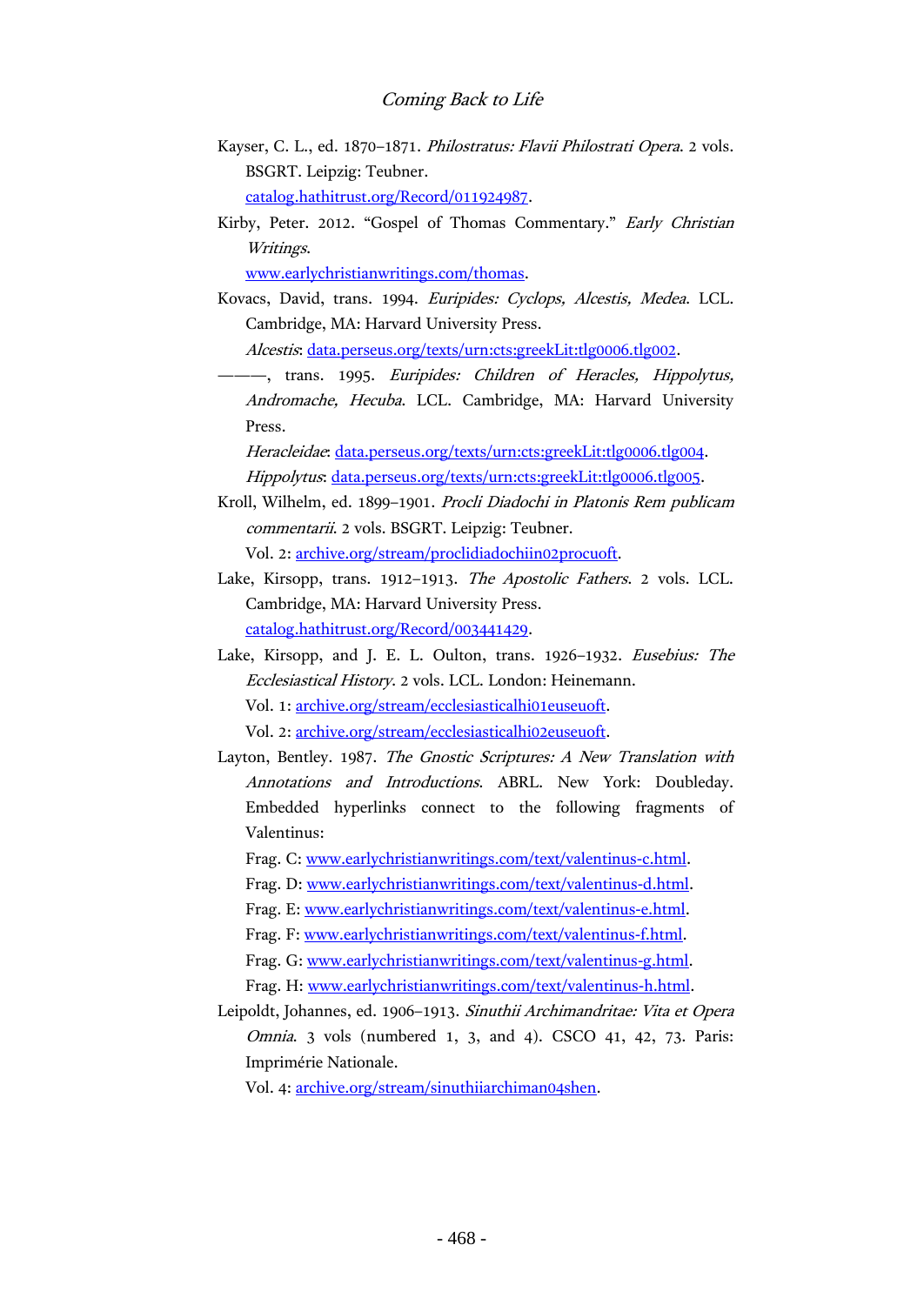- MacRae, George W., trans. 1990. "The Thunder: Perfect Mind (VI,2)." Pages 295–303 in The Nag Hammadi Library in English. Edited by James M. Robinson. 3rd rev. ed. New York: HarperSanFrancisco. [earlychristianwritings.com/text/thunder.html.](http://earlychristianwritings.com/text/thunder.html)
- Marek, Christian, ed. 1993. Stadt, Ära und Territorium in Pontus-Bithynia und Nord-Galatia. IF 39. Tübingen: Wasmuth. Inscriptions online at Searchable Greek Inscriptions. The Packard Humanities Institute. Cornell University and Ohio State University. [epigraphy.packhum.org.](http://epigraphy.packhum.org/)
- McCabe, Donald F., ed. 1988. Smyrna Inscriptions: Texts and List. The Princeton Project on the Inscriptions of Anatolia. Princeton: Institute for Advanced Study. Packard Humanities Institute CD #6, 1991. Includes: G. Petzl, ed. Die Inschriften von Smyrna. 2 vols. IK 23–24. Bonn, 1982–1990. Inscriptions online at Searchable Greek Inscriptions. The Packard Humanities Institute. Cornell University and Ohio State University.

[epigraphy.packhum.org.](http://epigraphy.packhum.org/)

- -, ed. 1989. Metropolis Inscriptions: Texts and List. The Princeton Project on the Inscriptions of Anatolia. Princeton: Institute for Advanced Study. Packard Humanities Institute CD #6, 1991. Includes: R. Meriç, R. Merkelbach, J. Nollé, and S. Şahin, eds. Die Inschriften von Ephesos, VII,1, nos. 3401–<sup>3493</sup>. IK 17.1. Bonn, 1981. Inscriptions online at Searchable Greek Inscriptions. The Packard Humanities Institute. Cornell University and Ohio State University. [epigraphy.packhum.org.](http://epigraphy.packhum.org/)
- Meineke, August, ed. 1877. Strabonis Geographica. BSGRT. Leipzig: Teubner.

[data.perseus.org/texts/urn:cts:greekLit:tlg0099.tlg001.](http://data.perseus.org/texts/urn:cts:greekLit:tlg0099.tlg001)

Melmoth, William, and W. M. L. Hutchinson, trans. 1915. Pliny: Letters. 2 vols. LCL. London: Heinemann.

[catalog.hathitrust.org/Record/100320380.](https://catalog.hathitrust.org/Record/100320380)

Migne, Jacques-Paul, ed. 1844–1864. Patrologiae Cursus Completus: Series Latina. 217 vols. Paris.

[catalog.hathitrust.org/Record/007035196.](http://catalog.hathitrust.org/Record/007035196)

-, ed. 1857-1886. Patrologiae Cursus Completus: Series Graeca. 162 vols. Paris.

[catalog.hathitrust.org/Record/100604285.](https://catalog.hathitrust.org/Record/100604285)

Miller, Frank Justus, trans. 1916. Ovid: Metamorphoses. 2 vols. LCL. London: Heinemann.

[catalog.hathitrust.org/Record/001769311.](https://catalog.hathitrust.org/Record/001769311)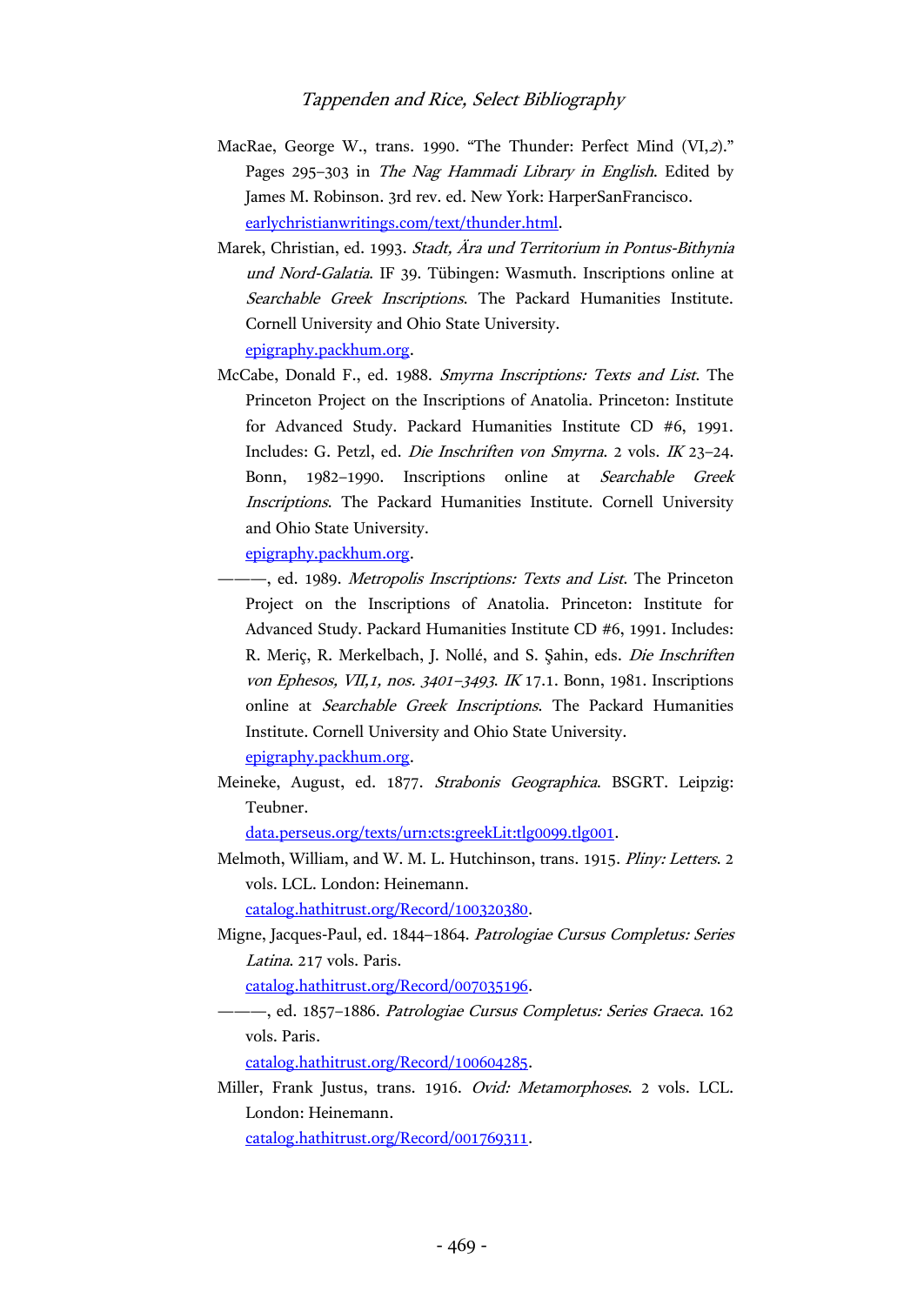——, trans. 1953–1960. *Seneca's Tragedies*. 2 vols. LCL. London: Heinemann.

[catalog.hathitrust.org/Record/007125072.](https://catalog.hathitrust.org/Record/007125072)

- Mozley, J. H., trans. 1928. Statius. 2 vols. LCL. London: Heinemann. Vol. 1: [archive.org/stream/statiusstat01statuoft.](https://archive.org/stream/statiusstat01statuoft)
- Müller, C. F. W., ed. 1889. M. Tuli Ciceronis librorum de re publica sex quae supersunt. Leipzig: Teubner. Reprinted from Marci Tullii Ciceronis Scripta quae manserunt omnia. BSGRT. Leipzig: Teubner, 1878–1898 (part 4, vol 2).

[data.perseus.org/texts/urn:cts:latinLit:phi0474.phi043.](http://data.perseus.org/texts/urn:cts:latinLit:phi0474.phi043)

- Munier, Henri, ed. 1916. Manuscrits Coptes. CGAE nos. 9201–9304. Cairo: Institut français d'archéologie orientale. [archive.org/stream/manuscritscoptes00muni.](https://archive.org/stream/manuscritscoptes00muni)
- Murray, A. T., trans. 1919. Homer: The Odyssey. 2 vols. LCL. London: Heinemann.

[catalog.hathitrust.org/Record/006545259.](https://catalog.hathitrust.org/Record/006545259)

-, trans. 1924-1925. Homer: The Iliad. 2 vols. LCL. London: Heinemann.

Vol. 1: [archive.org/stream/iliadmurray01homeuoft.](https://archive.org/stream/iliadmurray01homeuoft)

Nauck, August, ed. 1889. Tragicorum Graecorum Fragmenta. Leipzig: Teubner.

[archive.org/stream/tragicorumgraeco00naucuoft.](https://archive.org/stream/tragicorumgraeco00naucuoft)

- Nestle, E., and K. Aland, eds. 2012. Novum Testamentum Graece. 28th rev. ed. Stuttgart: Deutsche Bibelgesellschaft. [www.academic-bible.com/en/online-bibles/novum-testamentum](http://www.academic-bible.com/en/online-bibles/novum-testamentum-graece-na-28)[graece-na-28.](http://www.academic-bible.com/en/online-bibles/novum-testamentum-graece-na-28)
- Noy, David, ed. 1993–1995. Jewish Inscriptions of Western Europe. 2 vols. Cambridge: Cambridge University Press. Inscriptions online at Searchable Greek Inscriptions. The Packard Humanities Institute. Cornell University and Ohio State University. [epigraphy.packhum.org.](http://epigraphy.packhum.org/)
- Obbink, Dirk, Revel Coles, Daniela Colomo, Nikolaos Gonis, Peter Parsons, Ben Weaver, Patricia Spencer, and the Egypt Exploration Society. POxy: Oxyrhynchus Online. Imaging Papyri Project, University of Oxford.

[www.papyrology.ox.ac.uk/POxy.](http://www.papyrology.ox.ac.uk/POxy/)

Oldfather, C. H., Charles L. Sherman, C. Bradford Welles, Russel M. Geer, and Frances R. Walton, trans. 1933–1967. Diodorus of Sicily. 12 vols. LCL. London: Heinemann.

Vol. 2: [archive.org/stream/diodorusofsicily02dioduoft.](https://archive.org/stream/diodorusofsicily02dioduoft)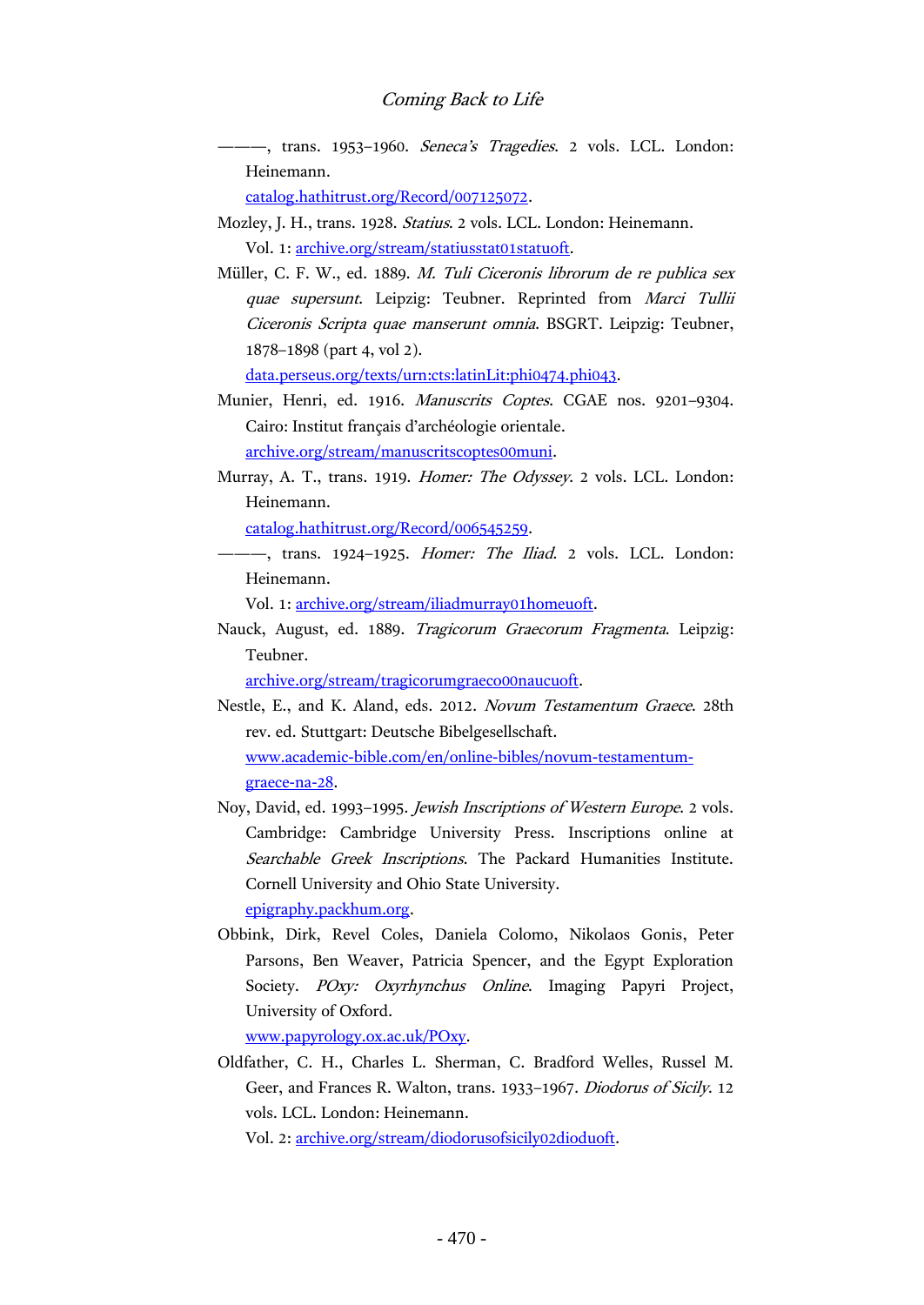- Paton, W. R., trans. 1916–1919. The Greek Anthology. 5 vols. LCL. Cambridge, MA: Harvard University Press. Vol. 2: [archive.org/stream/greekanthology02newyuoft.](https://archive.org/stream/greekanthology02newyuoft)
- Peel, Malcolm, trans. 1990. "The Treatise on the Resurrection (I,4)." Pages 54–57 in The Nag Hammadi Library in English. Edited by James M. Robinson. 3rd rev. ed. New York: HarperSanFrancisco. [www.earlychristianwritings.com/text/treatiseresurrection.html.](http://www.earlychristianwritings.com/text/treatiseresurrection.html)
- Perrin, Bernadotte, trans. 1914–1926. Plutarch's Lives. 11 vols. LCL. Cambridge, MA: Harvard University Press. Aratus: [data.perseus.org/texts/urn:cts:greekLit:tlg0007.tlg063.](http://data.perseus.org/texts/urn:cts:greekLit:tlg0007.tlg063) Cicero: [data.perseus.org/texts/urn:cts:greekLit:tlg0007.tlg055.](http://data.perseus.org/texts/urn:cts:greekLit:tlg0007.tlg055) Numa: [data.perseus.org/texts/urn:cts:greekLit:tlg0007.tlg005.](http://data.perseus.org/texts/urn:cts:greekLit:tlg0007.tlg005)
- Plinval, Georges de, trans. 1959. M. Tullii Ciceronis De Legibus. Paris: Belles Lettres.

[data.perseus.org/texts/urn:cts:latinLit:phi0474.phi044.](http://data.perseus.org/texts/urn:cts:latinLit:phi0474.phi044)

- Pohlenz, M., ed. 1918. Marcus Tullius Cicero: Tusculanae Disputationes. BSGRT. Leipzig: Teubner. [data.perseus.org/texts/urn:cts:latinLit:phi0474.phi049.](http://data.perseus.org/texts/urn:cts:latinLit:phi0474.phi049)
- Rackham, H., trans. 1931. Cicero: De Finibus Bonorum et Malorum. LCL. London: Heinemann. [archive.org/stream/definibusbonorum00cice.](https://archive.org/stream/definibusbonorum00cice)
- Rahlfs, Alfred, and Robert Hanhart, eds. 2006. Septuaginta. 2nd rev. ed. Stuttgart: Deutsche Bibelgesellschaft. [www.academic-bible.com/en/online-bibles/septuagint-lxx.](http://www.academic-bible.com/en/online-bibles/septuagint-lxx)
- Ramsay, G. G., trans. 1918. Juvenal and Perseus. LCL. London: Heinemann.

[archive.org/stream/juvenalpersiuswi00juveuoft.](https://archive.org/stream/juvenalpersiuswi00juveuoft)

- Riese, A., F. Bücheler, and E. Lommatzsch, eds. 1895–1926. Carmina Latina Epigraphica. 3 vols. AnthLat 2.1–3: BSGRT. Leipzig: Teubner. Vol. 2.3[: archive.org/stream/pt3anthologialat02buecuoft.](https://archive.org/stream/pt3anthologialat02buecuoft)
- Roberts, Alexander, and James Donaldson, eds. 1885–1887. The Ante-Nicene Fathers. 10 vols. New York: Scribner's Sons. [catalog.hathitrust.org/Record/010248796.](http://catalog.hathitrust.org/Record/010248796)
- Rolfe, J. C., trans. 1913–1914. Suetonius. 2 vols. LCL. London: Heinemann.

[catalog.hathitrust.org/Record/007106311.](https://catalog.hathitrust.org/Record/007106311)

Sandys, John, trans. 1915. The Odes of Pindar, including the Principle Fragments. LCL. London: Heinemann. [archive.org/stream/odesofpindarsand00pinduoft.](https://archive.org/stream/odesofpindarsand00pinduoft)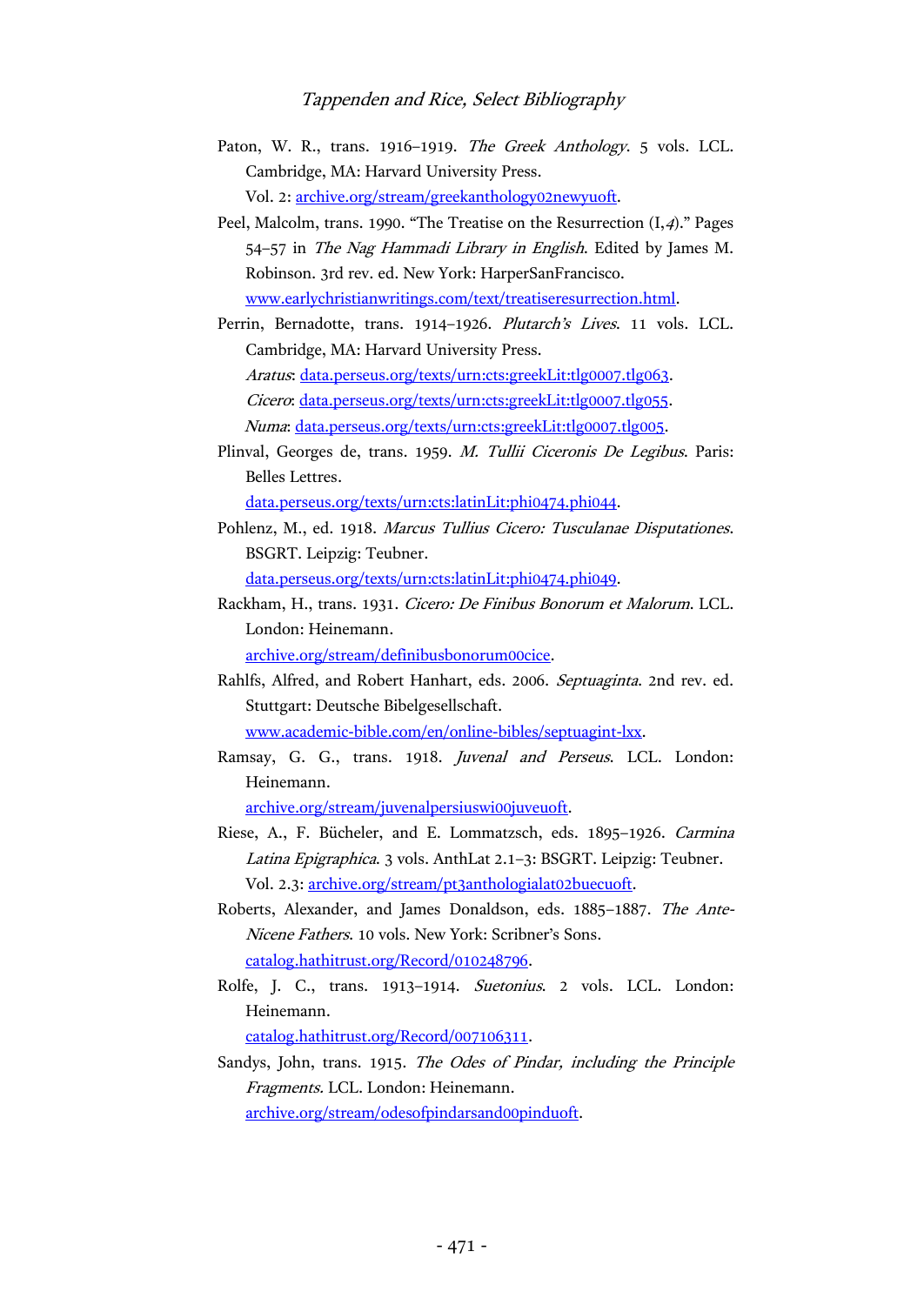Schaff, Philip, and Henry Wace, eds. 1890–1900. Nicene and Post-Nicene Fathers, Series 2. 14 vols. New York: The Christian Literature Company.

[catalog.hathitrust.org/Record/001399409.](https://catalog.hathitrust.org/Record/001399409)

Seaton, R. C., trans. 1912. Apollonius Rhodius. LCL. London: Heinemann.

[catalog.hathitrust.org/Record/001768694.](https://catalog.hathitrust.org/Record/001768694)

Shorey, Paul, trans. 1942. Plato: The Republic. 2 vols. LCL. London: Heinemann.

Vol 1: [archive.org/stream/republicshorey01platuoft.](https://archive.org/stream/republicshorey01platuoft)

Shorey, Paul, and Gordon J. Laing, eds. 1919. Horace: Odes and Epodes. Boston: Sanborn.

Carmina: [data.perseus.org/texts/urn:cts:latinLit:phi0893.phi001.](http://data.perseus.org/texts/urn:cts:latinLit:phi0893.phi001)

Showerman, Grant, trans. 1914. Ovid: Heroides and Amores. LCL. London: Heinemann.

[archive.org/stream/heroidesamores00ovid.](https://archive.org/stream/heroidesamores00ovid)

Smyth, Herbert Weir, trans. 1922–1926. Aeschylus. 2 vols. LCL. London: Heinemann.

Vol. 2: [archive.org/stream/aeschyluswitheng02aescuoft.](https://archive.org/stream/aeschyluswitheng02aescuoft)

- Sola, David A., and Morris J. Raphall, eds. 1843. Eighteen Treatises from the Mishna. London: Sherwood, Gilbert & Piper. [archive.org/stream/eighteentreatis00raphgoog.](https://archive.org/stream/eighteentreatis00raphgoog)
- Spiro, Friedrich, ed. 1903. Pausaniae Graeciae Descriptio. 3 vols. BSGRT. Leipzig: Teubner.

[data.perseus.org/texts/urn:cts:greekLit:tlg0525.tlg001.](http://data.perseus.org/texts/urn:cts:greekLit:tlg0525.tlg001)

Storr, Francis, trans. 1912–1913. Sophocles. 2 vols. LCL. London: Heinemann.

Vol. 1: [archive.org/stream/sophoclesstor01sophuoft.](https://archive.org/stream/sophoclesstor01sophuoft)

- Swete, H. B., ed. 1893. The Akhmîm Fragment of the Apocryphal Gospel of St. Peter. London: Macmillan. [hdl.handle.net/2027/uc1.31175014864634.](http://hdl.handle.net/2027/uc1.31175014864634)
- Taylor, Thomas. 1823. Select Works of Porphyry. London: Thomas Rodd. [catalog.hathitrust.org/Record/001223363.](https://catalog.hathitrust.org/Record/001223363)
- Thackeray, H. St. J., Ralph Marcus, Allen Wikgren, and Louis H. Feldman, trans. 1926–1965. Josephus. 13 vols. LCL. London: Heinemann. Vol. 7: [archive.org/stream/josephuswithengl07joseuoft.](https://archive.org/stream/josephuswithengl07joseuoft)